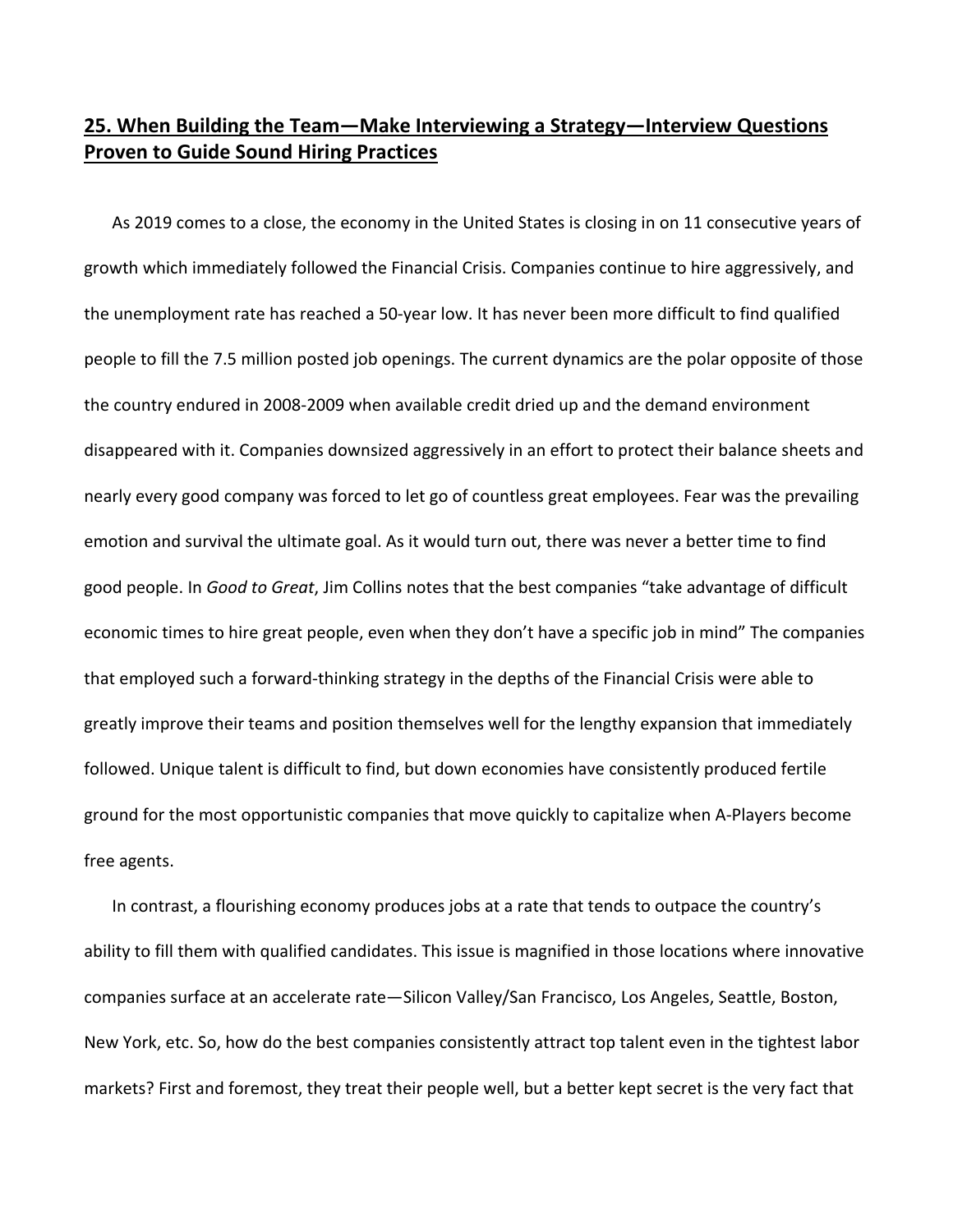they interview candidates most effectively. When companies are prepared with thoughtful qualifying questions and take the time to line up the most appropriate interview panel, the results tend to speak for themselves. Patrick Lencioni captures the essence of a thoughtful interviewing strategy in *The Ideal Team Player* after determining that the best employees tend to share three important qualities—they are hungry, humble, and smart with respect to social etiquette. The following interview questions from the book aim to guide companies in their search for ideal team players:

## "Qualifying Humble:

- 1. Tell me about the most important accomplishments of your career. Look for more mentions of "we" than "I."
- 2. What was the most embarrassing moment of your career? Or the biggest failure?
- 3. What is your greatest weakness? I really want to know what you'd like to change about yourself, or better yet, what your best friends would say you need to work on.
- 4. Tell me about someone who is better than you in an area that really matters to you.

#### Qualifying Hungry:

- 5. What is the hardest you've ever worked on something in your life?
- 6. Did you work hard when you were a teenager? Look for something real that indicates the person has a work ethic. A work ethic usually, but not always, gets established early in life.

#### Qualifying Smart:

- 7. How would you describe your personality?
- 8. What do you do that others in your personal life might find annoying?
- 9. What kind of people annoy you the most, and how do you deal with them?
- 10. Can you give me an example of how you've demonstrated empathy to a teammate?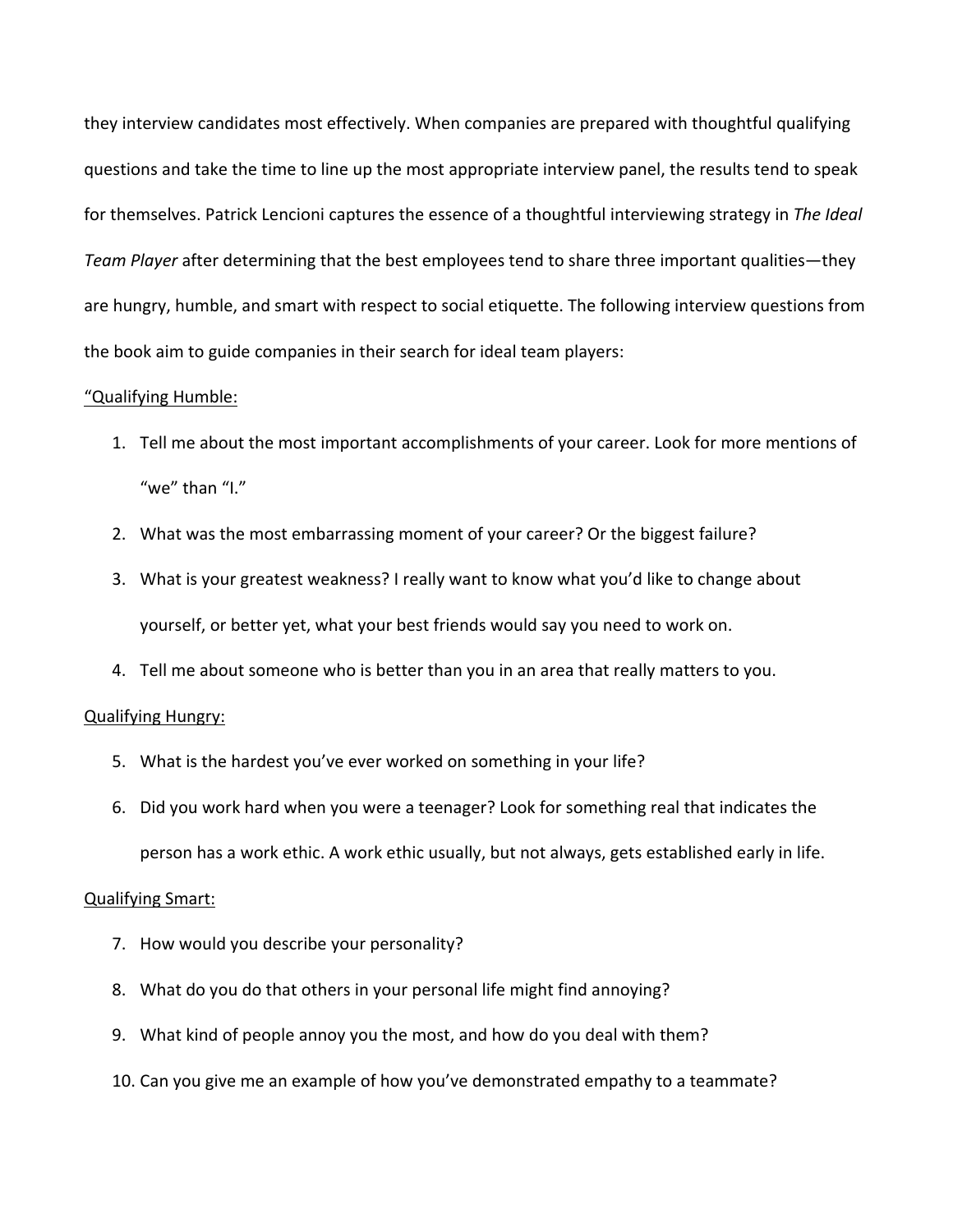### Looking for Specifics:

- 11. Start by asking references to give you three or four adjectives to best describe the candidate.
- 12. Ask the candidate what others would say about them.
- 13. Ask for an employee self‐assessment—have them evaluate themselves as an employee; ask what teammates at work would say about them".

Finding the best person to fill a role on a team in the early days of a company entails more than simply mapping prior experience to align with a job function. Through the years, I have come to appreciate that the character of a person being considered is every bit as important as the experience and professional qualifications that person brings to the position. You simply cannot teach drive, consistency, perseverance, honesty, integrity, humility, and respect, but the best people bring those attributes to the job every single day. The startup outliers that carefully built these qualities into their DNA consistently reached heights far beyond those that fell short with this important Playbook Strategy. Not surprisingly, that success was most often built on a deliberate and thoughtful plan when it came to interviewing.

As history has and continues to show, there are many different ways for startups to achieve greatness, but a high percentage of the outliers through the years have exemplified common traits which have been captured as differentiating strategies in The Startup Playbook. While we have hailed the greatest success stories and praised the way disruptive technologies have brought simplicity to our lives, some of the greatest concepts in the world never reached escape velocity for one reason or another. For many companies it was market timing and for countless others it was a lack of execution that proved too much to overcome. Grit, focus, perseverance and desire are fundamental to the fabric